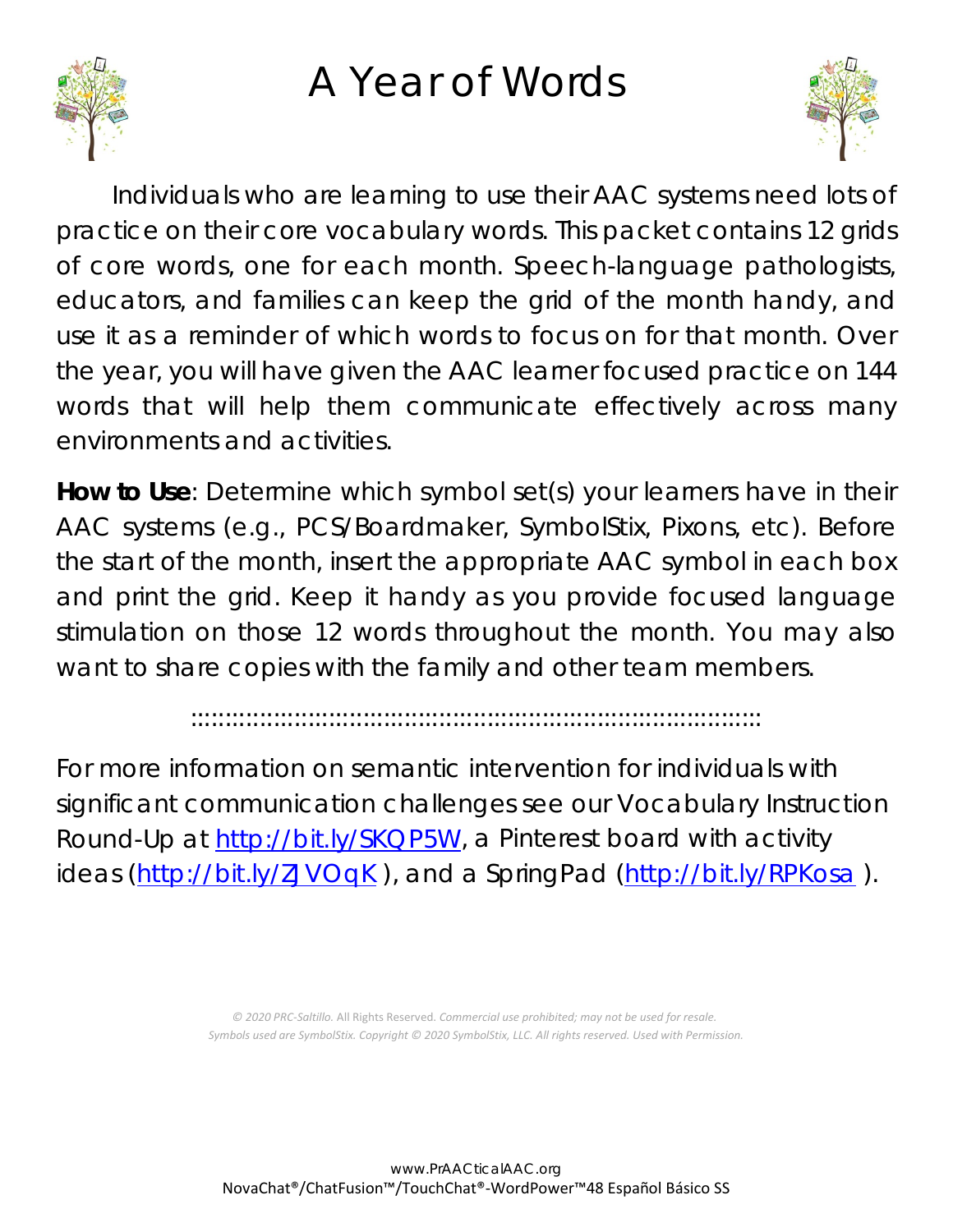

www.PrAACticalAAC.org NovaChat®/ChatFusion™/TouchChat®-WordPower™48 Español Básico SS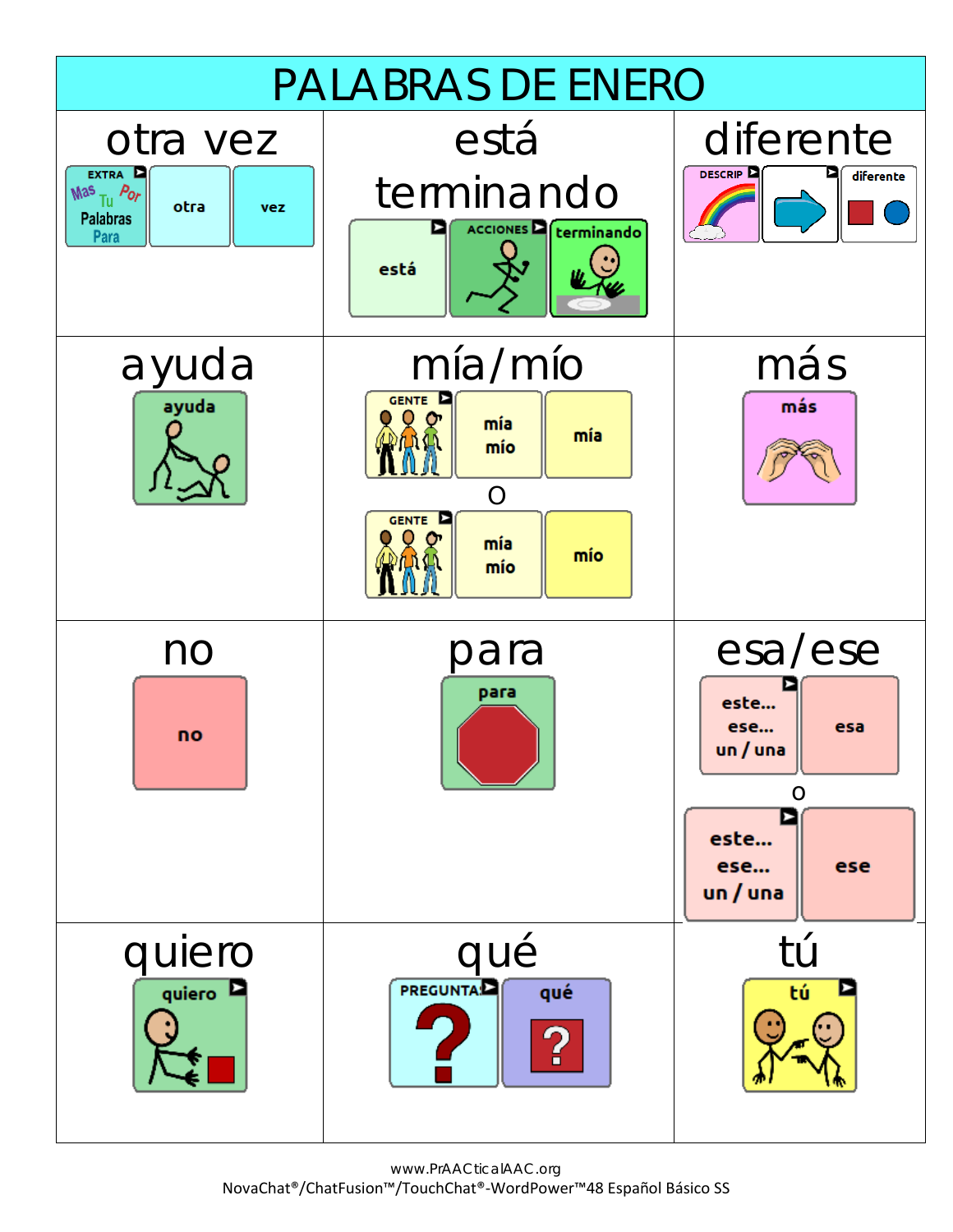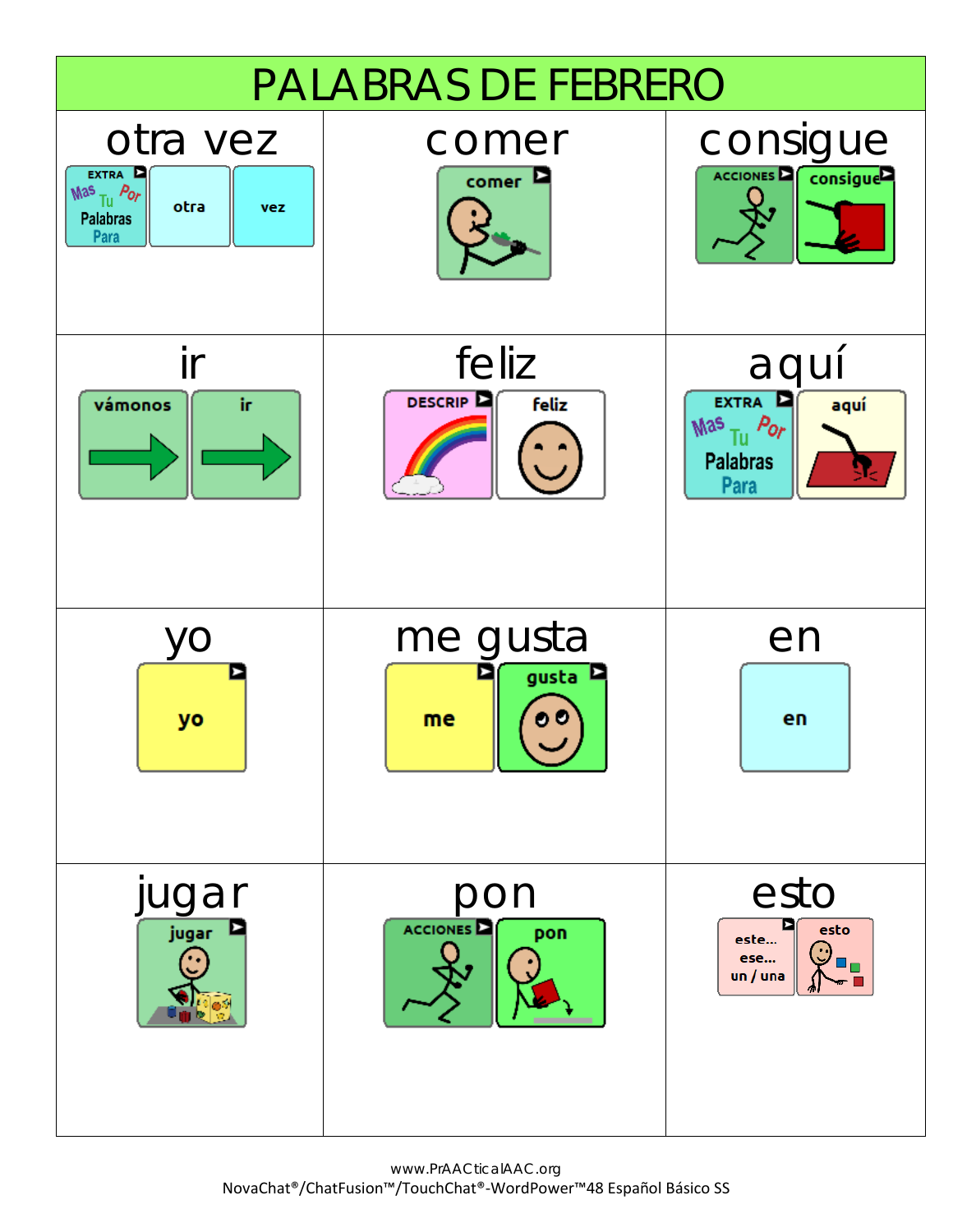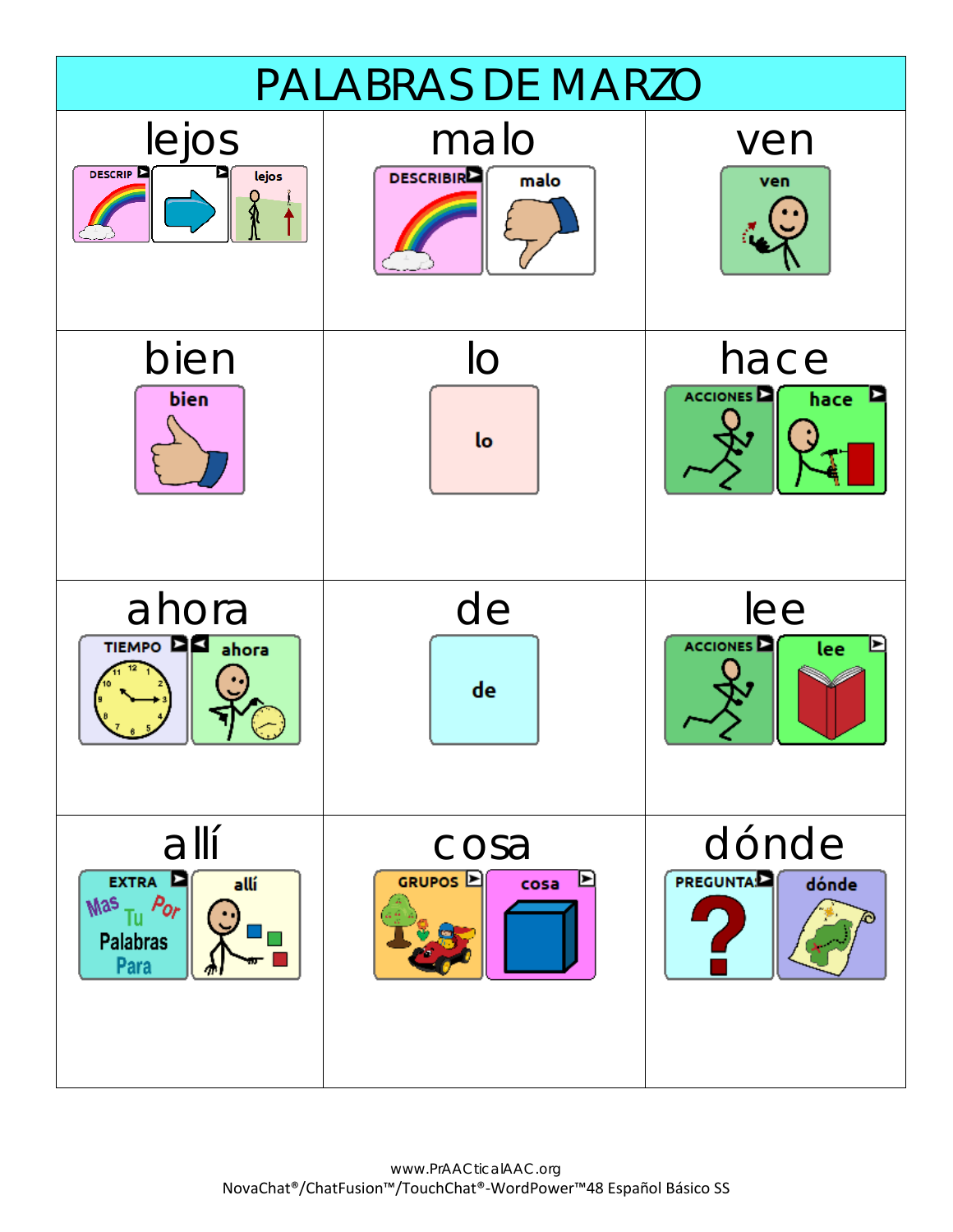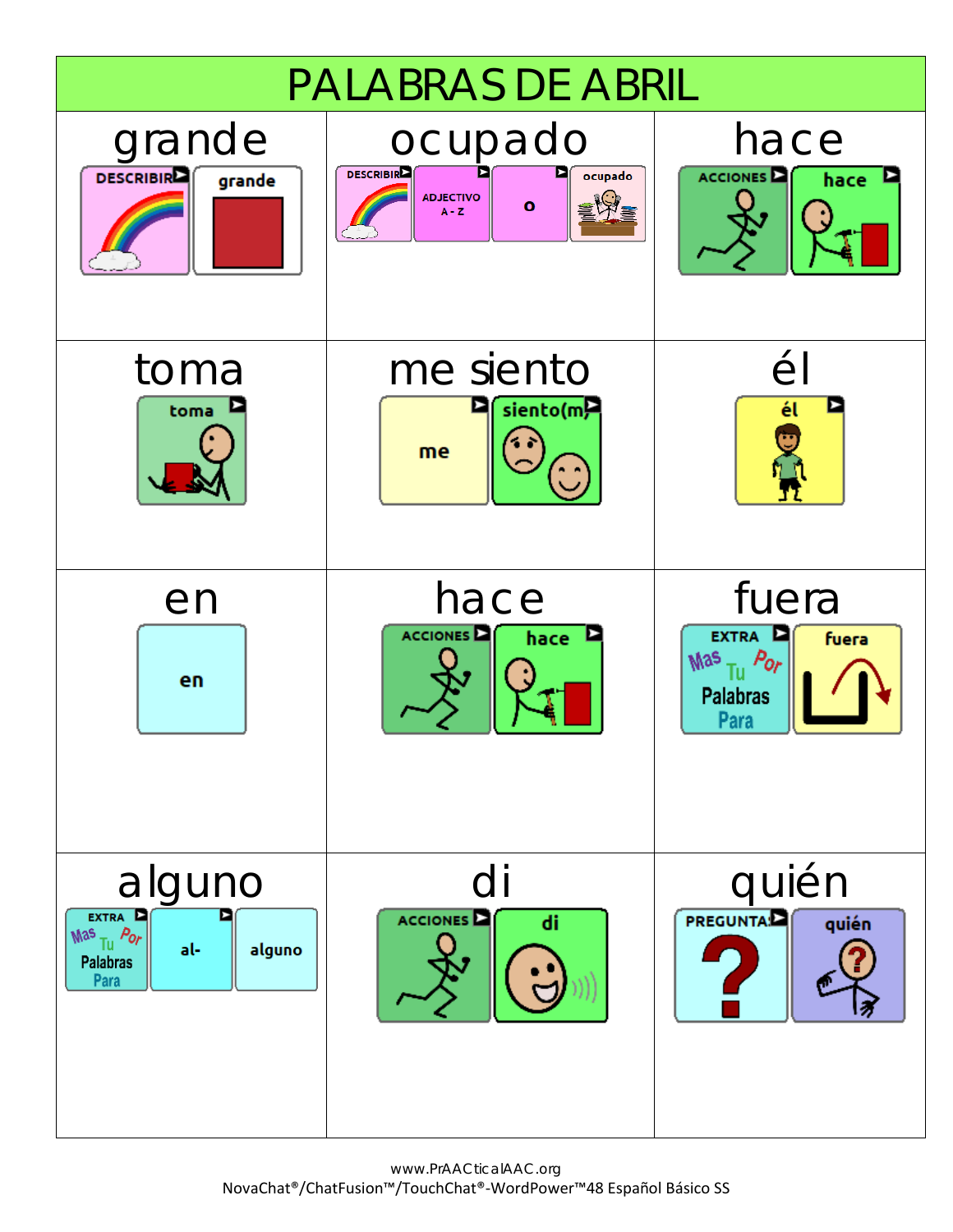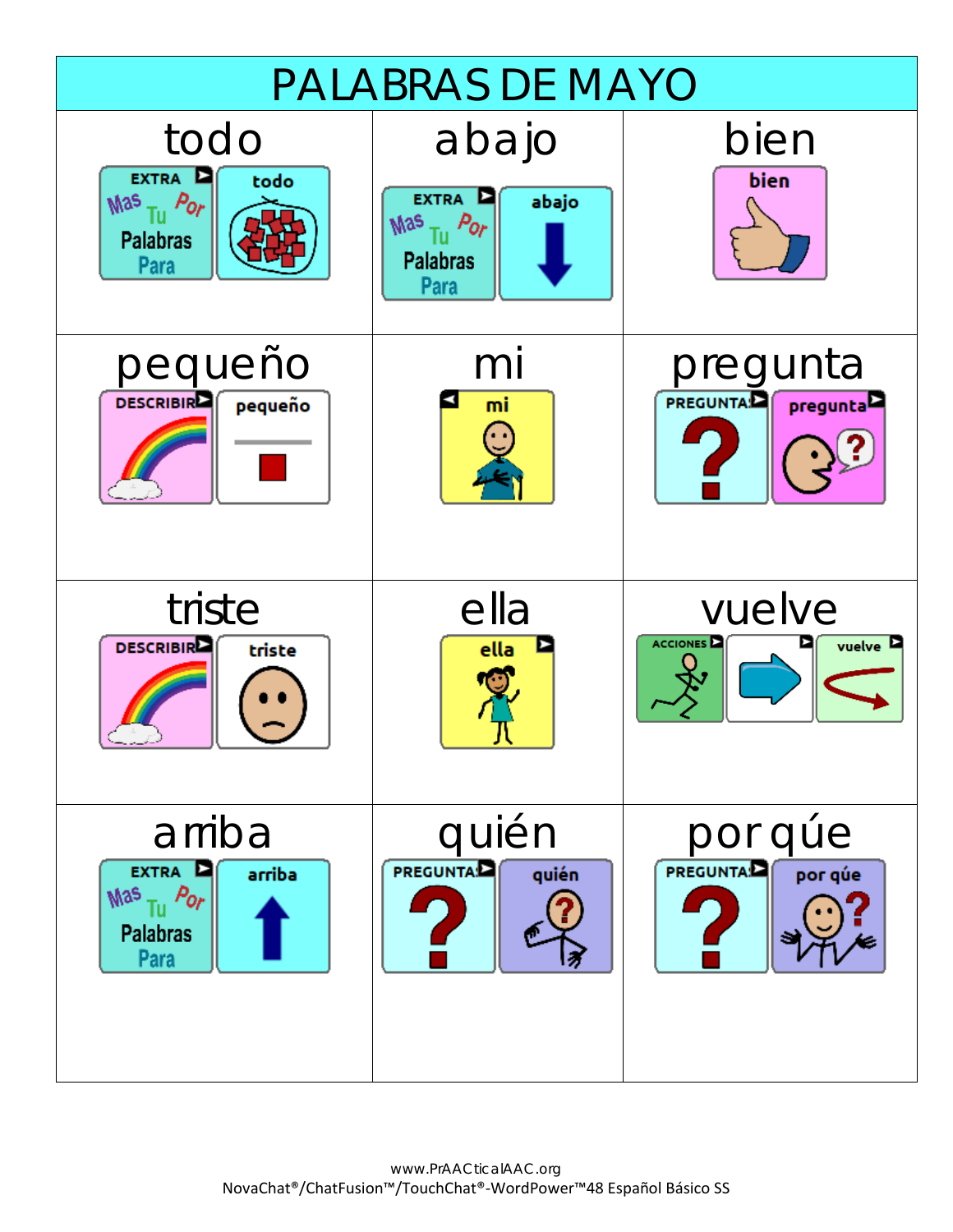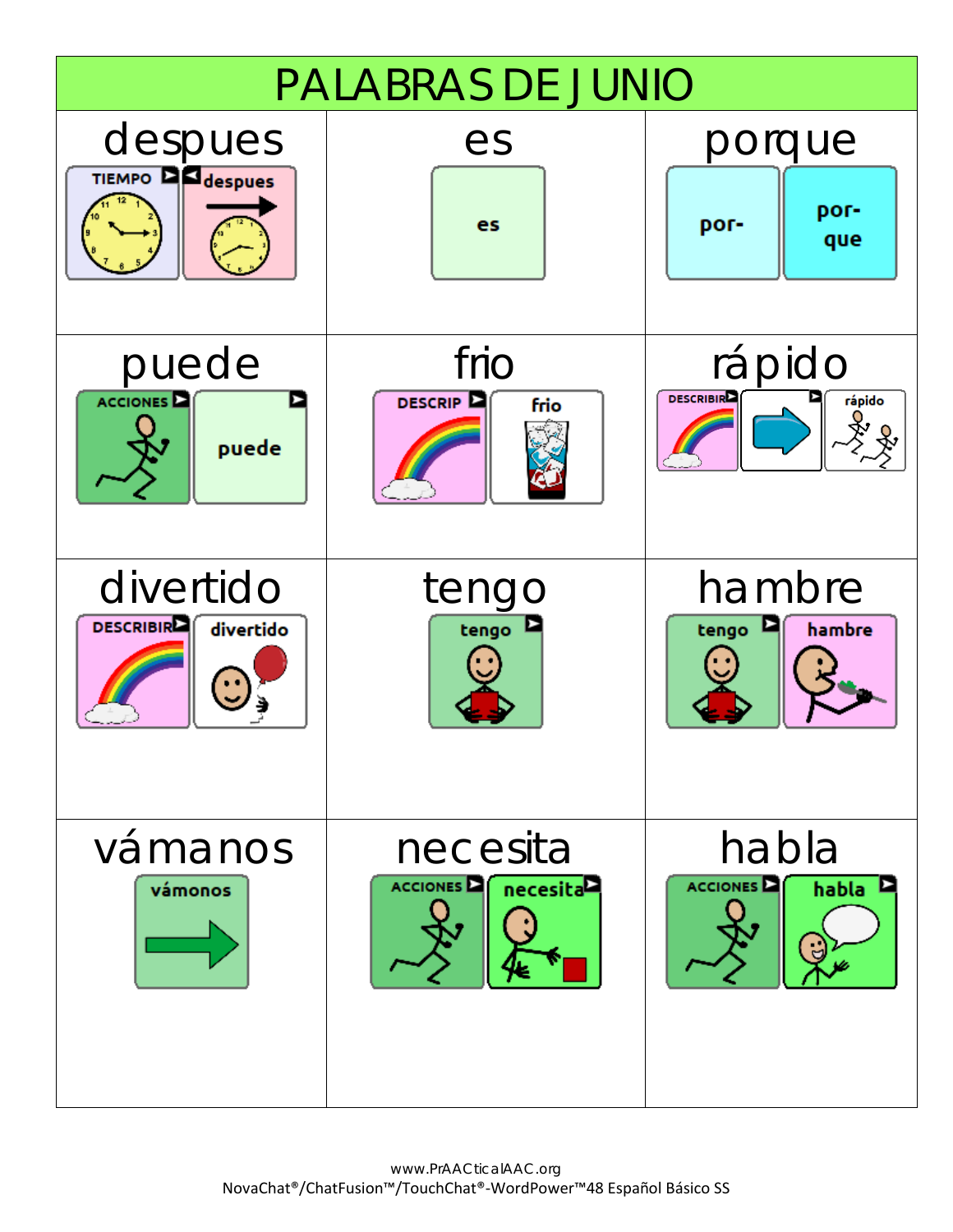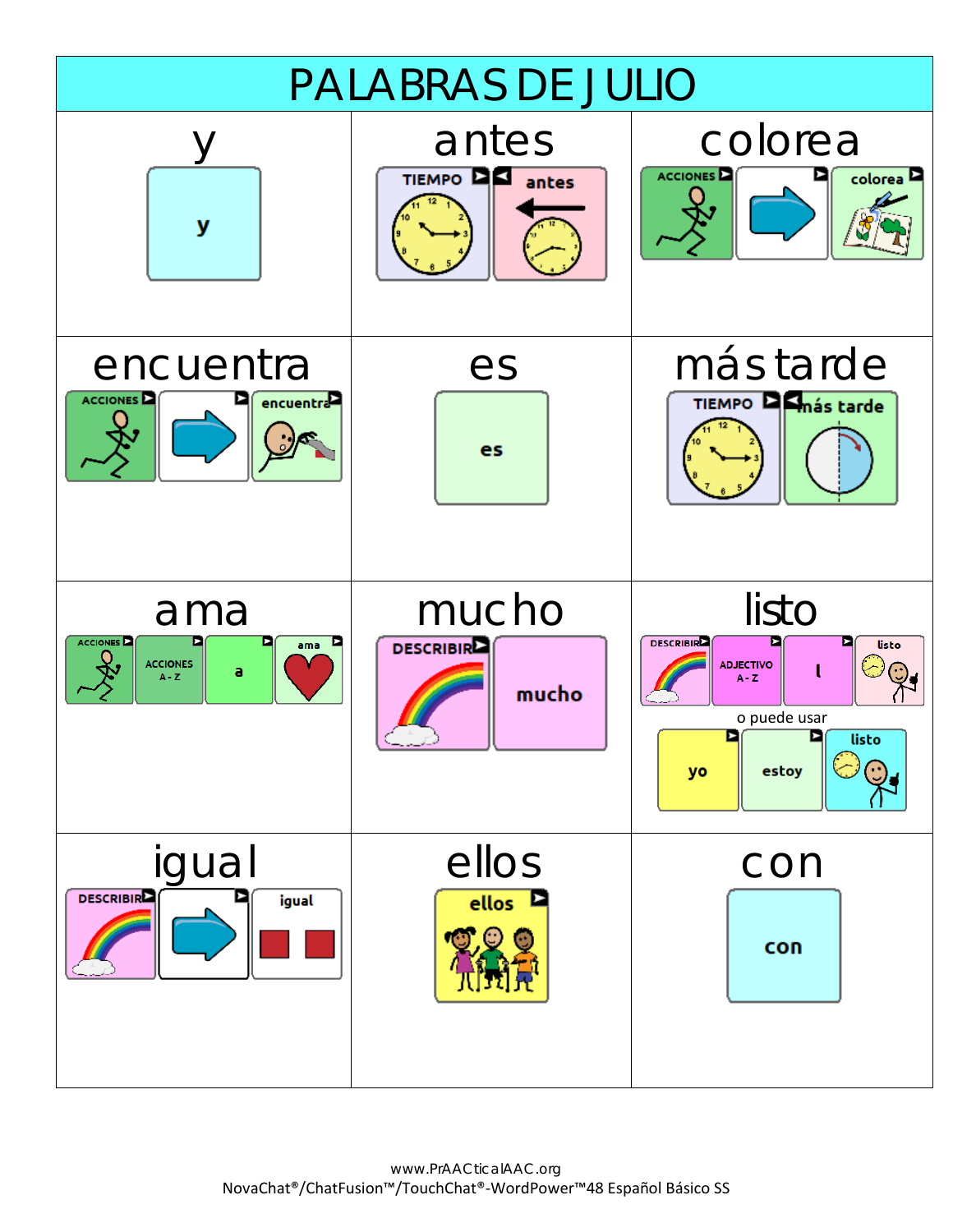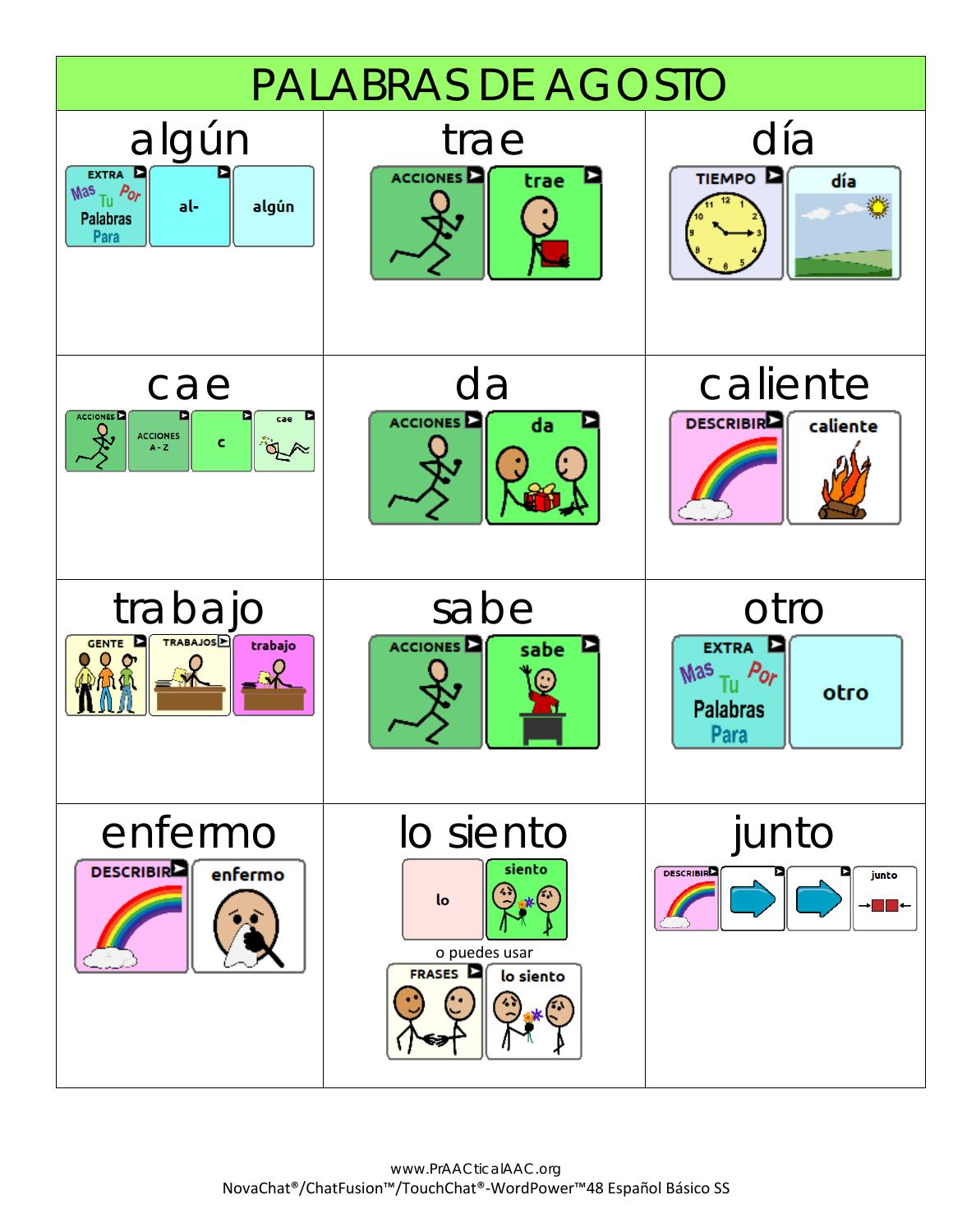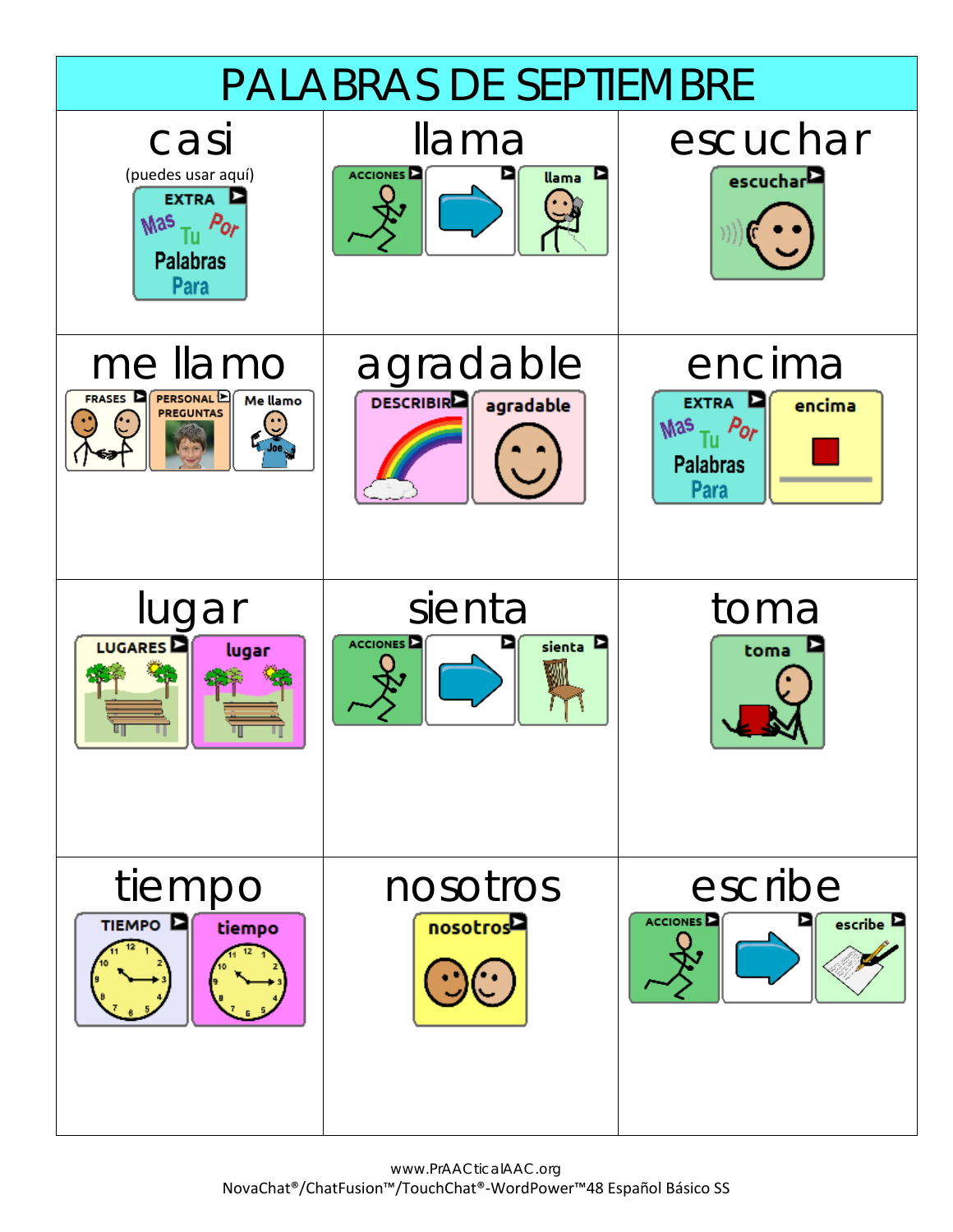

www.PrAACticalAAC.org NovaChat®/ChatFusion™/TouchChat®-WordPower™48 Español Básico SS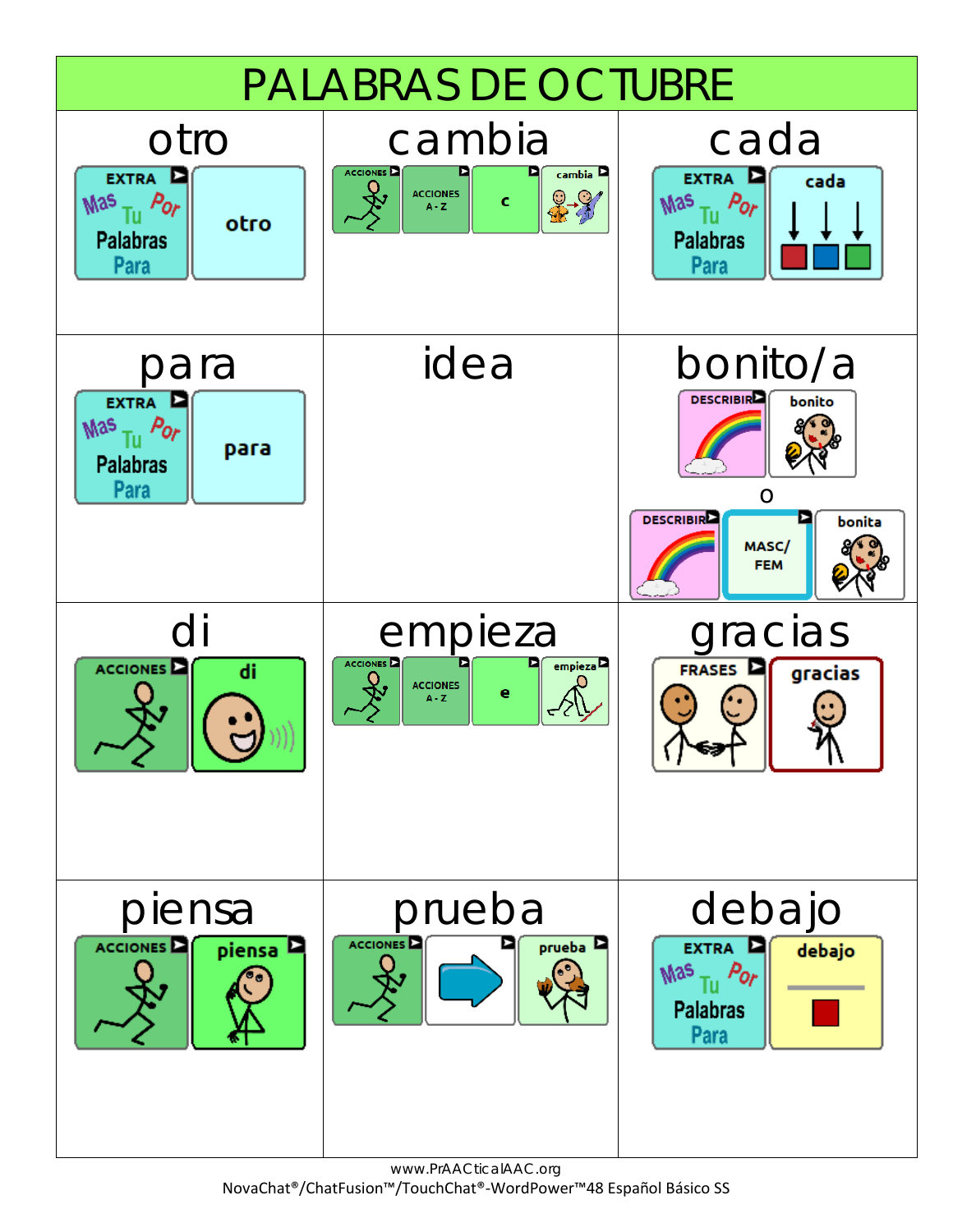